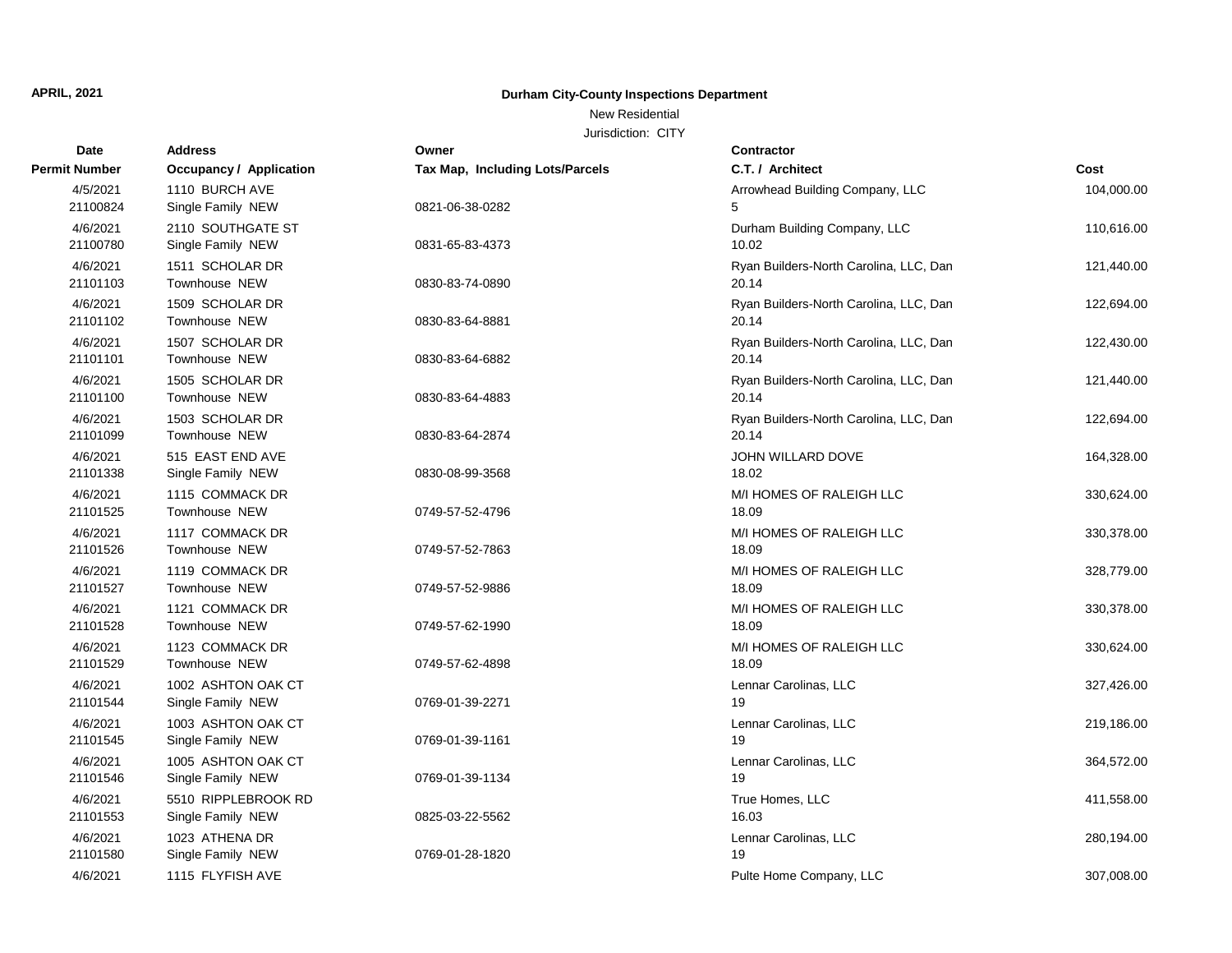#### New Residential

| Date                  | <b>Address</b>                            | Owner                                   | <b>Contractor</b>                                      |               |
|-----------------------|-------------------------------------------|-----------------------------------------|--------------------------------------------------------|---------------|
| <b>Permit Number</b>  | <b>Occupancy / Application</b>            | <b>Tax Map, Including Lots/Parcels</b>  | C.T. / Architect                                       | Cost          |
| 21101601              | Single Family NEW                         | 0749-84-88-5240                         | 18.09                                                  |               |
| 4/6/2021<br>21100023  | 110 YOUNG AVE<br>Single Family NEW        | 0831-14-43-2427                         | Durham Building Company, LLC<br>11                     | 121,856.00    |
| 4/7/2021<br>21101506  | 1013 MORRISON DR<br>Single Family NEW     | 0758-02-14-1452                         | TAYLOR MORRISON OF CAROLINAS, INC.<br>20.14 BSB Design | 269,616.00    |
| 4/7/2021<br>21101589  | 1 ALDERWOOD PL<br>Single Family NEW       | 0825-03-31-0851                         | True Homes, LLC<br>16.03                               | 391,509.00    |
| 4/7/2021<br>19104319  | 5004 AMERICAN DR<br>Single Family NEW     | <b>Michael Foley</b><br>0802-02-88-9504 | Kylie Foley<br>17.06                                   | 111,408.00    |
| 4/7/2021<br>21101073  | 2503 PICKETT RD<br>Single Family NEW      | 0811-70-91-1353                         | MORRIS CONSTRUCTION, INC., J.D.<br>20.15               | 187,500.00    |
| 4/7/2021<br>21101074  | 2503 PICKETT RD<br>Single Family NEW      | 0811-70-91-1353                         | MORRIS CONSTRUCTION, INC., J.D.<br>20.15               | 187,500.00    |
| 4/7/2021<br>21101562  | 1003 SHORESIDE DR<br>Townhouse NEW        | 0729-67-06-2042                         | Lennar Carolinas, LLC<br>20.26                         | 387,081.00    |
| 4/7/2021<br>21101563  | 1005 SHORESIDE DR<br>Townhouse NEW        | 0729-67-06-0028                         | Lennar Carolinas, LLC<br>20.26                         | 305,163.00    |
| 4/7/2021<br>21101564  | 1007 SHORESIDE DR<br>Townhouse NEW        | 0729-57-96-8144                         | Lennar Carolinas, LLC<br>18.09                         | 305,163.00    |
| 4/7/2021<br>21101565  | 1009 SHORESIDE DR<br><b>Townhouse NEW</b> | 0729-57-96-6260                         | Lennar Carolinas, LLC<br>18.09                         | 306,516.00    |
| 4/7/2021<br>21101566  | 1011 SHORESIDE DR<br><b>Townhouse NEW</b> | 0729-57-96-4285                         | Lennar Carolinas, LLC<br>18.09                         | 305,163.00    |
| 4/7/2021<br>21101567  | 1013 SHORESIDE DR<br><b>Townhouse NEW</b> | 0729-57-96-3311                         | Lennar Carolinas, LLC<br>18.09                         | 305,163.00    |
| 4/7/2021<br>21101568  | 1015 SHORESIDE DR<br>Townhouse NEW        | 0729-57-96-0387                         | Lennar Carolinas, LLC<br>18.09                         | 388,311.00    |
| 4/8/2021<br>21101737  | 441 DILLARD ST<br>Residential (2) NEW     | 0821-95-63-4563                         | CAMDEN DEVELOPMENT, INC.<br>23                         | 71,672,648.00 |
| 4/8/2021<br>21101503  | 2704 WINTON RD<br>Single Family NEW       | 0810-85-32-4664                         | Redeeming Development Group, LLC<br>20.07              | 202,000.00    |
| 4/12/2021<br>21101612 | 3700 COLE MILL RD<br>Single Family NEW    | 0803-02-87-4485                         | Decca Construction GBR, Inc.<br>17.07                  | 70,000.00     |
| 4/13/2021<br>21101016 | 1931 FAUCETTE AVE<br>Single Family NEW    | 0842-02-59-7812                         | Mattocks, Steve Nash<br>18.01                          | 221,400.00    |
| 4/13/2021<br>21101374 | 1505 JUNIPER ST<br>Single Family NEW      | 0831-07-68-9573                         | Three Kids Building and Development LLC<br>10.02       | 232,400.00    |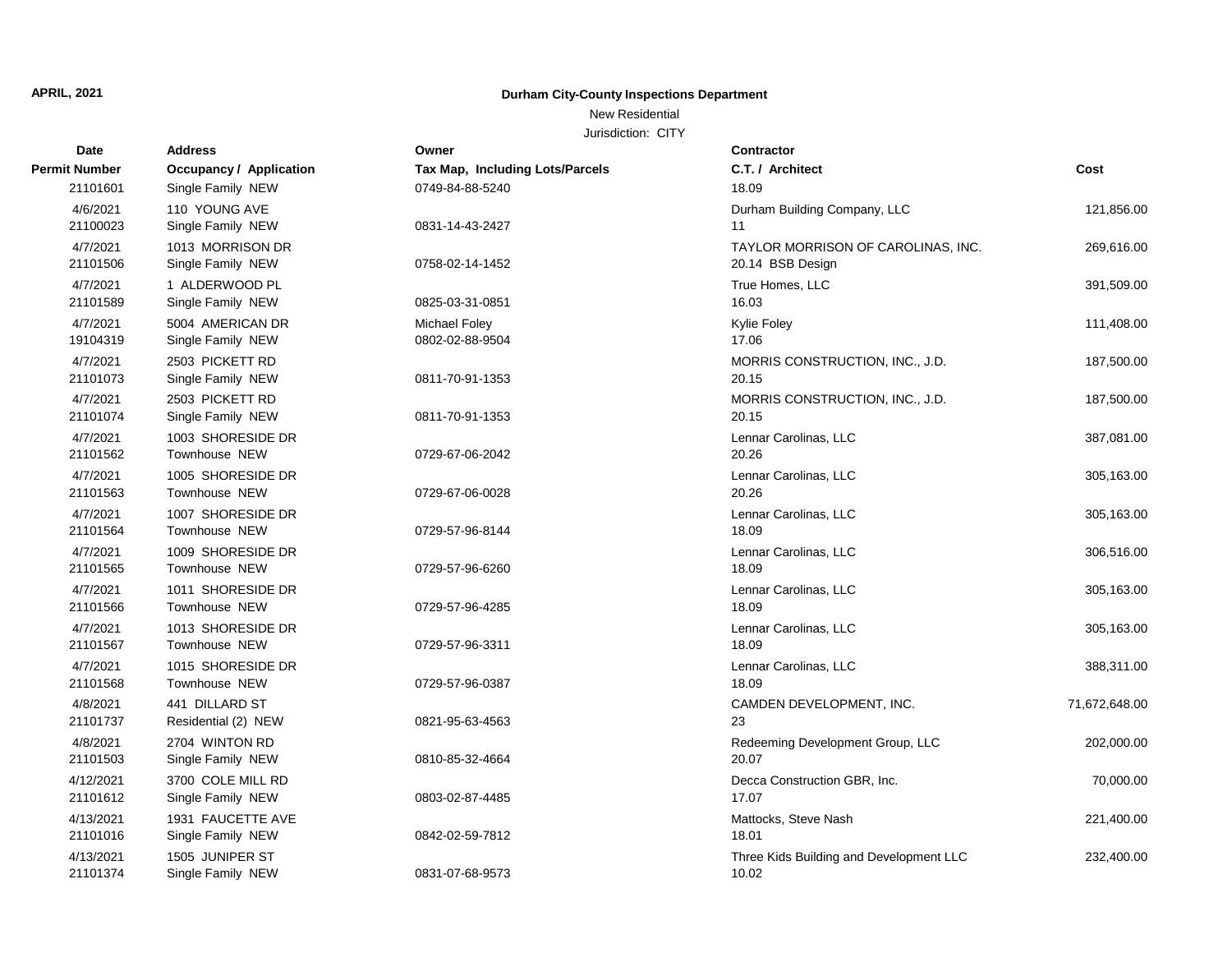New Residential

| Date                  | <b>Address</b>                           | Owner                                  | Contractor                                             |            |
|-----------------------|------------------------------------------|----------------------------------------|--------------------------------------------------------|------------|
| <b>Permit Number</b>  | <b>Occupancy / Application</b>           | <b>Tax Map, Including Lots/Parcels</b> | C.T. / Architect                                       | Cost       |
| 4/13/2021<br>21101375 | 1505 JUNIPER ST<br>Single Family NEW     | 0831-07-68-9573                        | Three Kids Building and Development LLC<br>10.02       | 232,400.00 |
| 4/13/2021<br>21101370 | 1225 EAST POINTE DR<br>Single Family NEW | 0846-01-15-5014                        | Gitto Enterprises Inc.<br>21                           | 466,047.00 |
| 4/13/2021<br>21101464 | 7 ALDERWOOD PL<br>Single Family NEW      | 0825-03-32-0004                        | True Homes, LLC<br>16.03                               | 245,262.00 |
| 4/13/2021<br>21101504 | 804 DASHWOOD DR<br>Single Family NEW     | 0748-85-80-8422                        | TAYLOR MORRISON OF CAROLINAS, INC.<br>20.14 BSB Design | 311,805.00 |
| 4/13/2021<br>21101582 | 1049 ISLIP PL<br>Townhouse NEW           | 0749-47-80-1298                        | M/I HOMES OF RALEIGH LLC<br>18.09                      | 328,779.00 |
| 4/13/2021<br>21101581 | 1047 ISLIP PL<br>Townhouse NEW           | 0749-47-80-1044                        | M/I HOMES OF RALEIGH LLC<br>18.09                      | 330,624.00 |
| 4/13/2021<br>21101583 | 1051 ISLIP PL<br>Townhouse NEW           | 0749-47-80-2540                        | M/I HOMES OF RALEIGH LLC<br>18.09                      | 330,009.00 |
| 4/13/2021<br>21101584 | 1053 ISLIP PL<br>Townhouse NEW           | 0749-47-80-3733                        | M/I HOMES OF RALEIGH LLC<br>18.09                      | 332,469.00 |
| 4/13/2021<br>21101595 | 701 COLBY PL<br>Townhouse NEW            | 0737-25-37-7948                        | Pulte Home Company, LLC<br>20.27                       | 274,905.00 |
| 4/13/2021<br>21101596 | 703 COLBY PL<br>Townhouse NEW            | 0737-25-38-9079                        | Pulte Home Company, LLC<br>20.27                       | 224,598.00 |
| 4/13/2021<br>21101597 | 705 COLBY PL<br>Townhouse NEW            | 0737-25-48-1178                        | Pulte Home Company, LLC<br>20.27                       | 214,758.00 |
| 4/13/2021<br>21101598 | 707 COLBY PL<br>Townhouse NEW            | 0737-25-48-3277                        | Pulte Home Company, LLC<br>20.27                       | 224,598.00 |
| 4/13/2021<br>21101599 | 709 COLBY PL<br>Townhouse NEW            | 0737-25-48-6318                        | Pulte Home Company, LLC<br>20.27                       | 286,467.00 |
| 4/13/2021<br>21101625 | 2214 TIMBERVIEW DR<br>Single Family NEW  | 0813-89-45-2623                        | HOMES BY DICKERSON, INC.<br>17.07                      | 632,835.00 |
| 4/13/2021<br>21101635 | 1144 AMBER SHADOW DR<br>Townhouse NEW    | 0830-83-62-4171                        | Ryan Builders-North Carolina, LLC, Dan<br>20.27        | 228,534.00 |
| 4/13/2021<br>21101636 | 1146 AMBER SHADOW DR<br>Townhouse NEW    | 0830-83-62-4382                        | Ryan Builders-North Carolina, LLC, Dan<br>20.27        | 228,534.00 |
| 4/13/2021<br>21101637 | 1148 AMBER SHADOW DR<br>Townhouse NEW    | 0830-83-62-4592                        | Ryan Builders-North Carolina, LLC, Dan<br>20.27        | 233,331.00 |
| 4/13/2021<br>21101638 | 1150 AMBER SHADOW DR<br>Townhouse NEW    | 0830-83-62-5703                        | Ryan Builders-North Carolina, LLC, Dan<br>20.27        | 235,174.00 |
| 4/13/2021             | 2008 MAPLEMERE CT                        |                                        | HHHunt Homes Raleigh-Durham, LLC                       | 427,548.00 |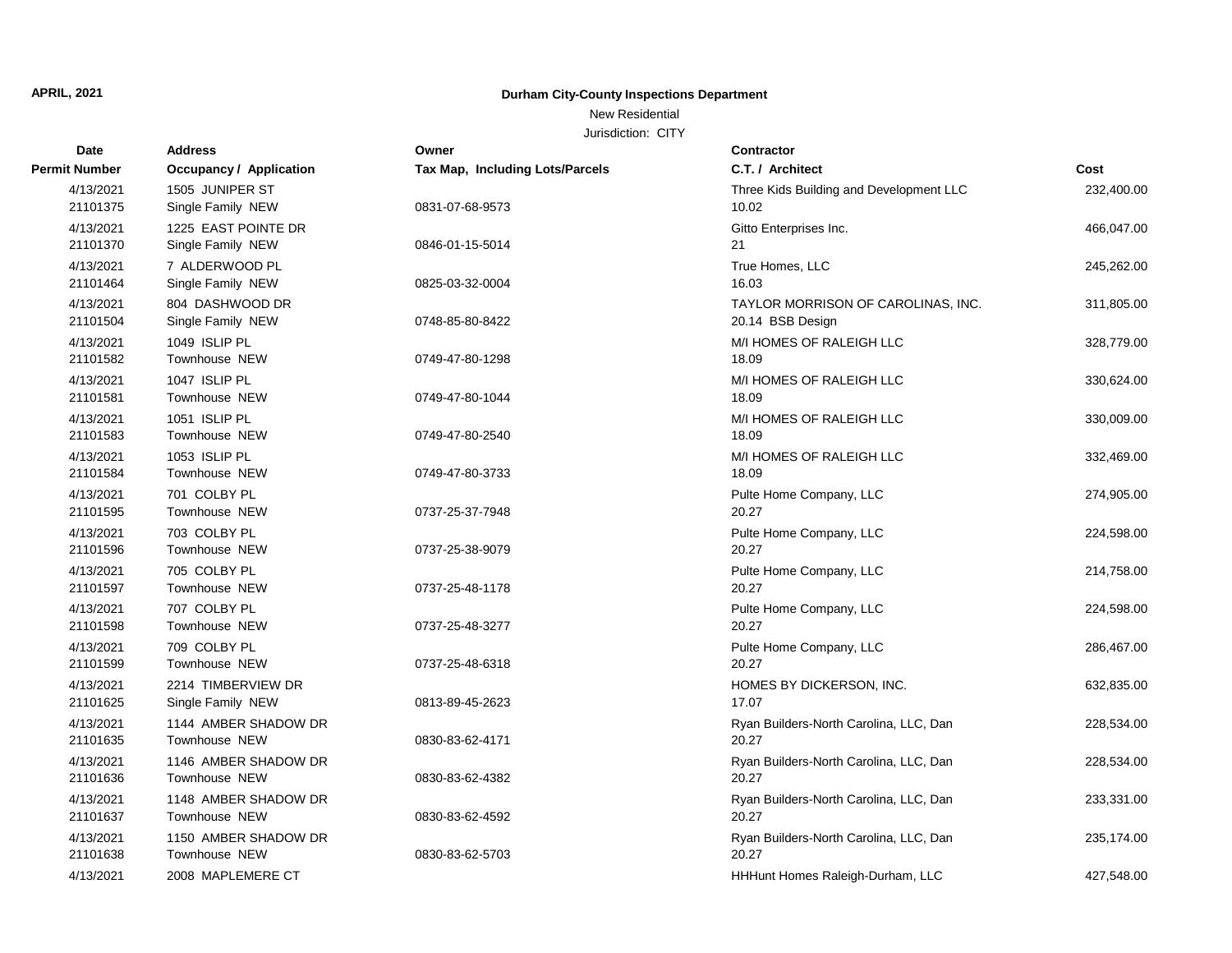#### New Residential

| Date                  | <b>Address</b>                           | Owner                           | <b>Contractor</b>                                  |            |
|-----------------------|------------------------------------------|---------------------------------|----------------------------------------------------|------------|
| <b>Permit Number</b>  | <b>Occupancy / Application</b>           | Tax Map, Including Lots/Parcels | C.T. / Architect                                   | Cost       |
| 21101643              | Single Family NEW                        | 0769-92-05-1994                 | 19 Michael Repsher                                 |            |
| 4/13/2021<br>21101649 | 4724 RANDALL RD<br><b>Townhouse NEW</b>  | 0709-24-26-5344                 | Ryan Homes and/or NV Homes NVR, Inc., T/A<br>20.18 | 390,649.00 |
| 4/13/2021<br>21101650 | 4726 RANDALL RD<br>Townhouse NEW         | 0709-24-26-4048                 | Ryan Homes and/or NV Homes NVR, Inc., T/A<br>20.18 | 346,491.00 |
| 4/13/2021<br>21101651 | 4728 RANDALL RD<br>Townhouse NEW         | 0709-24-25-3857                 | Ryan Homes and/or NV Homes NVR, Inc., T/A<br>20.18 | 346,491.00 |
| 4/13/2021<br>21101652 | 4730 RANDALL RD<br>Townhouse NEW         | 0709-24-25-2677                 | Ryan Homes and/or NV Homes NVR, Inc., T/A<br>20.18 | 293,478.00 |
| 4/13/2021<br>21101653 | 4732 RANDALL RD<br>Townhouse NEW         | 0709-24-25-1478                 | Ryan Homes and/or NV Homes NVR, Inc., T/A<br>20.18 | 346,491.00 |
| 4/13/2021<br>21101654 | 4734 RANDALL RD<br>Townhouse NEW         | 0709-24-25-0244                 | Ryan Homes and/or NV Homes NVR, Inc., T/A<br>20.14 | 344,892.00 |
| 4/13/2021<br>21101672 | 2216 TIMBERVIEW DR<br>Single Family NEW  | 0813-89-35-2791                 | HOMES BY DICKERSON, INC.<br>17.07                  | 512,787.00 |
| 4/13/2021<br>21101683 | 806 DASHWOOD DR<br>Single Family NEW     | 0748-84-89-8912                 | TAYLOR MORRISON OF CAROLINAS, INC.<br>20.28        | 324,474.00 |
| 4/13/2021<br>21101684 | 1018 CHARISMATIC DR<br>Single Family NEW | 0717-87-99-2907                 | EPCON COMMUNITIES CAROLINAS LLC<br>2020            | 430,008.00 |
| 4/13/2021<br>21101685 | 1130 CHEROB LN<br>Single Family NEW      | 0717-88-86-3094                 | EPCON COMMUNITIES CAROLINAS LLC<br>20.20           | 485,358.00 |
| 4/14/2021<br>21101284 | 317 PRICE AVE<br>Single Family NEW       | 0821-91-06-9343                 | Triangle Building & Properties, LLC<br>13.01       | 156,456.00 |
| 4/14/2021<br>21101742 | 2226 MEADOWCREEK DR<br>Single Family NEW | 0813-69-39-9728                 | HOMES BY DICKERSON, INC.<br>17.07                  | 551,655.00 |
| 4/14/2021<br>21101732 | 1126 COMMACK DR<br>Townhouse NEW         | 0749-57-61-7409                 | M/I HOMES OF RALEIGH LLC<br>18.09                  | 332,100.00 |
| 4/14/2021<br>21101733 | 1128 COMMACK DR<br>Townhouse NEW         | 0749-57-61-9650                 | M/I HOMES OF RALEIGH LLC<br>18.09                  | 331,854.00 |
| 4/14/2021<br>21101734 | 1130 COMMACK DR<br>Townhouse NEW         | 0749-57-71-1667                 | M/I HOMES OF RALEIGH LLC<br>18.09                  | 330,255.00 |
| 4/14/2021<br>21101735 | 1132 COMMACK DR<br>Townhouse NEW         | 0749-57-71-3775                 | M/I HOMES OF RALEIGH LLC<br>18.09                  | 331,854.00 |
| 4/14/2021<br>21101736 | 1134 COMMACK DR<br>Townhouse NEW         | 0749-57-71-6832                 | M/I HOMES OF RALEIGH LLC<br>18.09                  | 331,854.00 |
| 4/14/2021<br>21101724 | 2305 TIMBERVIEW DR<br>Single Family NEW  | 0813-89-14-3140                 | HOMES BY DICKERSON, INC.<br>17.07                  | 696,672.00 |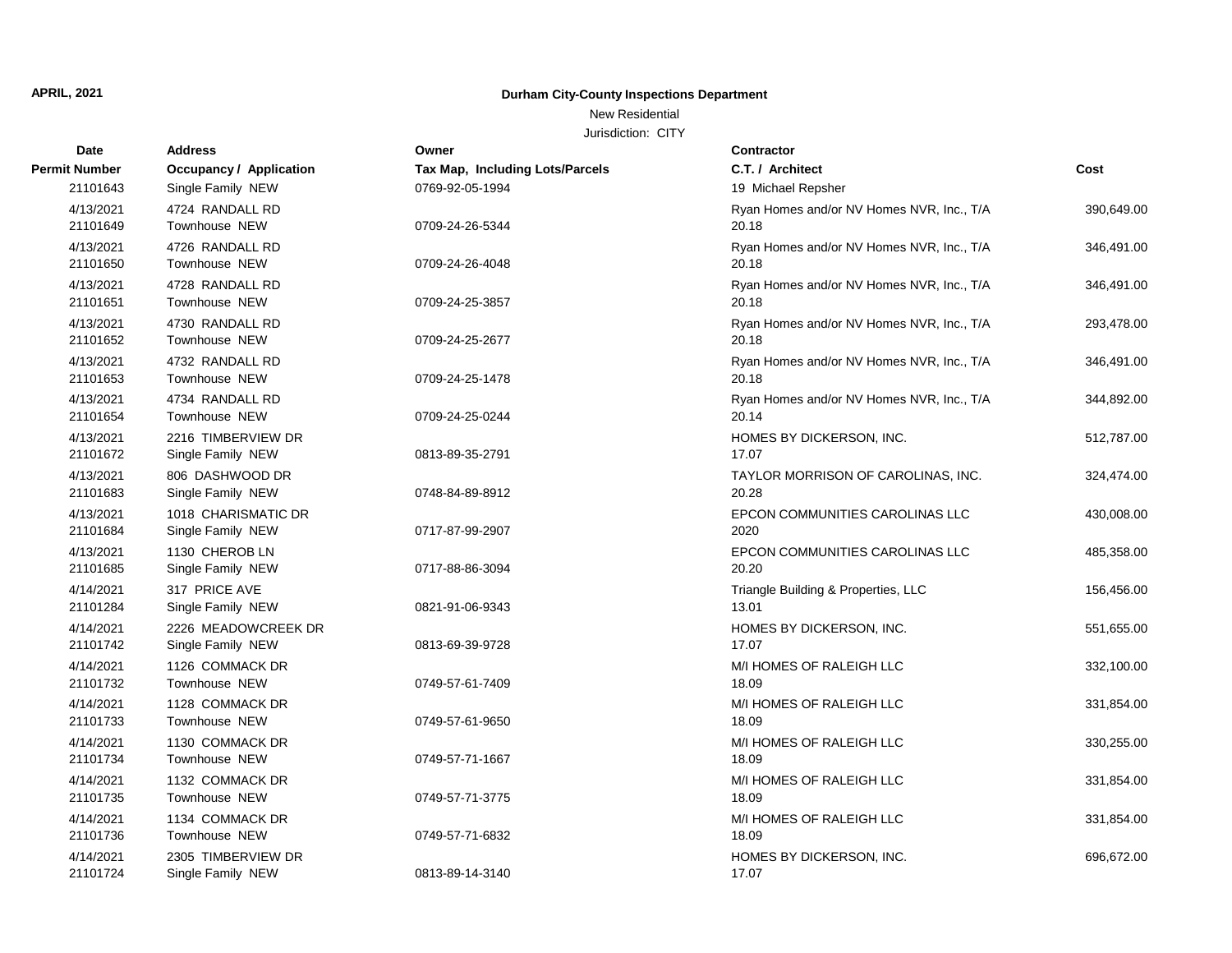#### New Residential

| Date                  | <b>Address</b>                      | Owner                           | Contractor                                         |              |
|-----------------------|-------------------------------------|---------------------------------|----------------------------------------------------|--------------|
| <b>Permit Number</b>  | <b>Occupancy / Application</b>      | Tax Map, Including Lots/Parcels | C.T. / Architect                                   | Cost         |
| 4/14/2021             | 2302 TIMBERVIEW DR                  |                                 | HOMES BY DICKERSON, INC.                           | 601,839.00   |
| 21101725              | Single Family NEW                   | 0813-89-25-4794                 | 17.07                                              |              |
| 4/15/2021             | 7250 NC 751 HWY                     |                                 | Lorient Homes LLC                                  | 1,380,000.00 |
| 21100717              | Mixed Use Residential NEW           | 0718-01-07-5777.053             | 20.12 HARRISON ARCHITECTURE, PA                    |              |
| 4/15/2021             | 7250 NC 751 HWY                     |                                 | Lorient Homes LLC                                  | 1,185,000.00 |
| 21100718              | Mixed Use Residential NEW           | 0718-01-07-5777.053             | 20.12 HARRISON ARCHITECTURE, PA                    |              |
| 4/16/2021             | 1014 BENT WILLOW DR                 |                                 | Ryan Homes and/or NV Homes NVR, Inc., T/A          | 166,542.00   |
| 21101793              | Single Family NEW                   | 0834-03-40-9227                 | 17.09                                              |              |
| 4/16/2021             | 1220 GEMFOR ST                      |                                 | Pulte Home Company, LLC                            | 296,676.00   |
| 21101760              | Townhouse NEW                       | 0758-37-89-7520                 | 20.28 Pulte Home Company LLC                       |              |
| 4/16/2021             | 1222 GEMFOR ST                      |                                 | Pulte Home Company, LLC                            | 274,782.00   |
| 21101761              | Townhouse NEW                       | 0758-37-99-0448                 | 20.28 Pulte Home Company LLC                       |              |
| 4/16/2021             | 1224 GEMFOR ST                      |                                 | Pulte Home Company, LLC                            | 289,296.00   |
| 21101762              | Townhouse NEW                       | 0758-37-99-3427                 | 20.28 Pulte Home Company LLC                       |              |
| 4/16/2021             | 1226 GEMFOR ST                      |                                 | Pulte Home Company, LLC                            | 298,398.00   |
| 21101763              | Townhouse NEW                       | 0758-37-99-6446                 | 20.28 Pulte Home Company LLC                       |              |
| 4/16/2021             | 308 VILLA DR                        |                                 | THE DREES HOMES COMPANY                            | 885,969.00   |
| 21101615              | Single Family NEW                   | 0846-02-39-3516                 | 21                                                 |              |
| 4/16/2021             | 1031 FLYFISH AVE                    |                                 | Pulte Home Company, LLC<br>18.05                   | 378,717.00   |
| 21101786              | Single Family NEW                   | 0749-85-64-9165                 |                                                    |              |
| 4/16/2021<br>21100633 | 206 FLEMING DR<br>Single Family NEW | 0813-01-06-2510                 | Cedar Glenn Properties, LLC<br>17.07 South Designs | 157,278.00   |
|                       |                                     |                                 |                                                    |              |
| 4/19/2021<br>21101285 | 315 PRICE AVE<br>Single Family NEW  | 0821-91-06-9343                 | Triangle Building & Properties, LLC<br>13.01       | 156,456.00   |
|                       | 1604 SASSAFRAS HILL ST              |                                 |                                                    |              |
| 4/19/2021<br>21101588 | Single Family NEW                   | 0835-02-76-1693                 | Gitto Enterprises Inc.<br>16.01 KADS Designs       | 286,959.00   |
| 4/20/2021             | 1004 ASHTON OAK CT                  |                                 | Lennar Carolinas, LLC                              | 268,509.00   |
| 21101632              | Single Family NEW                   | 0769-01-39-2244                 | 19                                                 |              |
| 4/20/2021             | 1023 FLYFISH AVE                    |                                 | Pulte Home Company, LLC                            | 344,769.00   |
| 21101666              | Single Family NEW                   | 0749-85-75-1155                 | 18.09 Pulte Home Company LLC                       |              |
| 4/20/2021             | 1007 CALDECOTT LN                   |                                 | TAYLOR MORRISON OF CAROLINAS, INC.                 | 337,512.00   |
| 21101766              | Single Family NEW                   | 0758-02-05-9392                 | 20.14 BSB Design                                   |              |
| 4/20/2021             | 321 PRICE AVE                       |                                 | Triangle Building & Properties, LLC                | 156,456.00   |
| 21101281              | Single Family NEW                   | 0821-91-06-9343                 | 13.01                                              |              |
| 4/21/2021             | 2802 CANNADA AVE                    |                                 | Cedar Glenn Properties, LLC                        | 161,622.00   |
| 21100657              | Single Family NEW                   | 0833-42-76-8073                 | 17.09 South Designs                                |              |
| 4/21/2021             | 1931 FAUCETTE AVE                   |                                 | Mattocks, Steve Nash                               | 118,800.00   |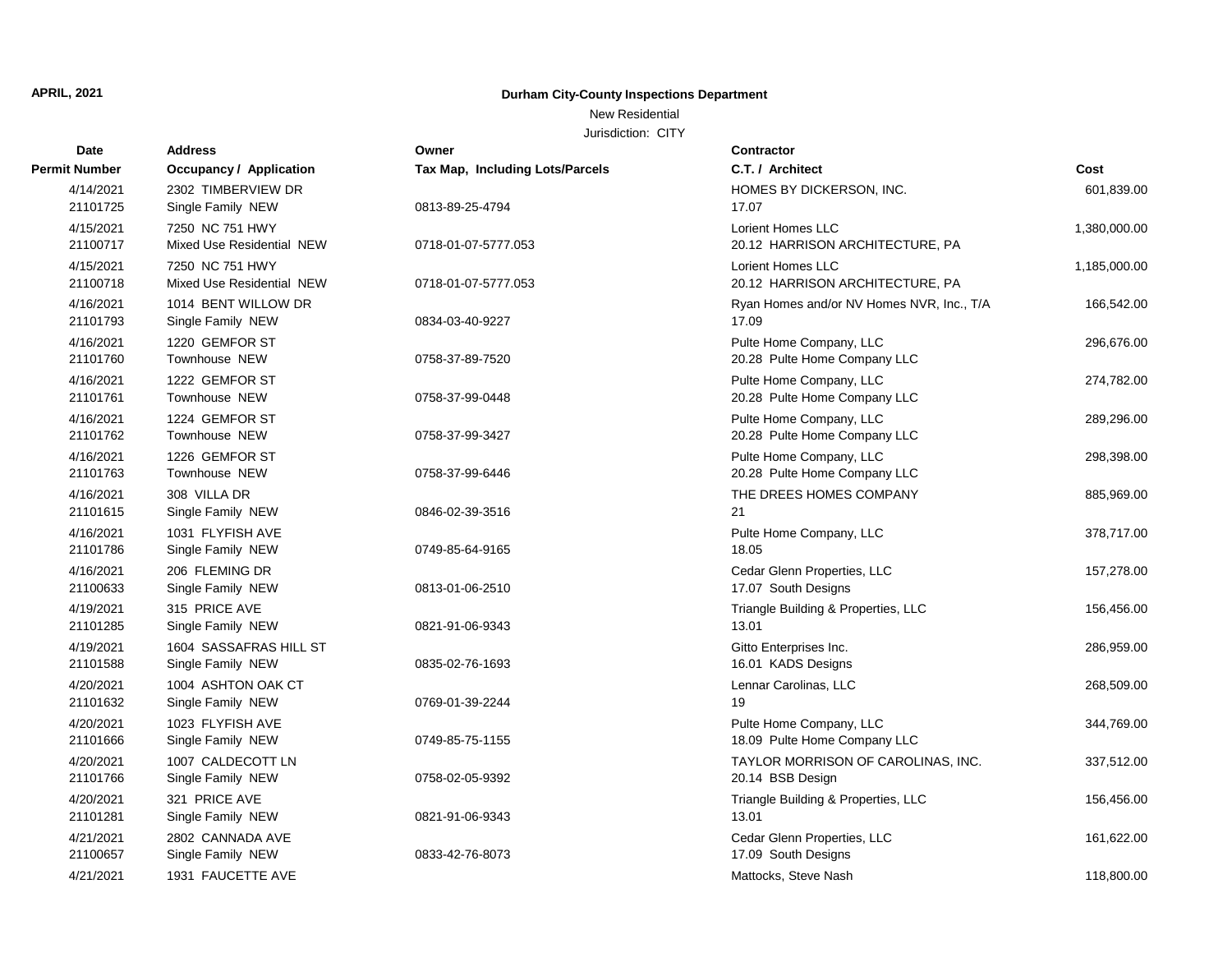#### New Residential

| Date                  | <b>Address</b>                            | Owner                           | <b>Contractor</b>                                                              |            |
|-----------------------|-------------------------------------------|---------------------------------|--------------------------------------------------------------------------------|------------|
| <b>Permit Number</b>  | <b>Occupancy / Application</b>            | Tax Map, Including Lots/Parcels | C.T. / Architect                                                               | Cost       |
| 21101214              | Single Family NEW                         | 0842-02-59-7812                 | 18.01                                                                          |            |
| 4/21/2021<br>21101264 | 317 E UMSTEAD ST<br>Single Family NEW     | 0821-16-92-5734                 | Durham Building Company, LLC<br>12.02                                          | 225,336.00 |
| 4/21/2021<br>21101241 | 2005 SILENT BEND DR<br>Townhouse NEW      | 177715-PP201069                 | Ryan Homes and/or NV Homes NVR, Inc., T/A<br><b>NVR Architectural Services</b> | 196,350.00 |
| 4/21/2021<br>21101242 | 2007 SILENT BEND DR<br>Townhouse NEW      | 177715-PP201068                 | Ryan Homes and/or NV Homes NVR, Inc., T/A<br><b>NVR Architectural Services</b> | 196,200.00 |
| 4/21/2021<br>21101243 | 2009 SILENT BEND DR<br>Townhouse NEW      | 177715-PP201067                 | Ryan Homes and/or NV Homes NVR, Inc., T/A<br><b>NVR Architectural Services</b> | 196,250.00 |
| 4/21/2021<br>21101244 | 2010 SILENT BEND DR<br>Townhouse NEW      | 177715-PP201066                 | Ryan Homes and/or NV Homes NVR, Inc., T/A<br><b>NVR Architectural Services</b> | 196,300.00 |
| 4/21/2021<br>21101245 | 2012 SILENT BEND DR<br>Townhouse NEW      | 177715-PP201065                 | Ryan Homes and/or NV Homes NVR, Inc., T/A<br><b>NVR Architectural Services</b> | 196,290.00 |
| 4/21/2021<br>21101287 | 311 PRICE AVE<br>Single Family NEW        | 0821-91-06-8786                 | Triangle Building & Properties, LLC<br>13.01                                   | 156,456.00 |
| 4/21/2021<br>21101367 | 521 RUSHMORE PL<br>Single Family NEW      | 0825-03-22-9146                 | True Homes, LLC<br>16.03                                                       | 403,563.00 |
| 4/21/2021<br>21101372 | 9 ALDERWOOD PL<br>Single Family NEW       | 0825-03-32-0124                 | True Homes, LLC<br>16.03                                                       | 353,502.00 |
| 4/21/2021<br>21101450 | 5510 CHARTER OAKS DR<br>Single Family NEW | 0825-03-32-0468                 | True Homes, LLC<br>16.03                                                       | 319,067.00 |
| 4/21/2021<br>21101451 | 5512 CHARTER OAKS DR<br>Single Family NEW | 0825-03-32-1584                 | True Homes, LLC<br>16.03                                                       | 369,000.00 |
| 4/21/2021<br>21101452 | 5514 CHARTER OAKS DR<br>Single Family NEW | 0825-03-32-1601                 | True Homes, LLC<br>16.03                                                       | 245,262.00 |
| 4/21/2021<br>21101537 | 1111 FLY CATCHER CT<br>Single Family NEW  | 0800-68-32-1650                 | Stanley Martin Companies, LLC<br>20.17                                         | 427,917.00 |
| 4/21/2021<br>21101573 | 1254 CAMDEN AVE<br>Single Family NEW      | 0832-53-84-0360                 | Cedar Glenn Properties, LLC<br>18.01 South Designs                             | 293,109.00 |
| 4/21/2021<br>21101678 | 2015 ROOSTER SPUR CT<br>Townhouse NEW     | 0728-45-31-9092                 | Weekley Homes, LLC, T/A David Weekley Homes                                    | 325,335.00 |
| 4/21/2021<br>21101679 | 2017 ROOSTER SPUR CT<br>Townhouse NEW     | 0728-45-31-7056                 | Weekley Homes, LLC, T/A David Weekley Homes                                    | 314,634.00 |
| 4/21/2021<br>21101680 | 2019 ROOSTER SPUR CT<br>Townhouse NEW     | 0728-45-31-5101                 | Weekley Homes, LLC, T/A David Weekley Homes                                    | 304,056.00 |
| 4/21/2021<br>21101681 | 2021 ROOSTER SPUR CT<br>Townhouse NEW     | 0728-45-31-2156                 | Weekley Homes, LLC, T/A David Weekley Homes                                    | 409,836.00 |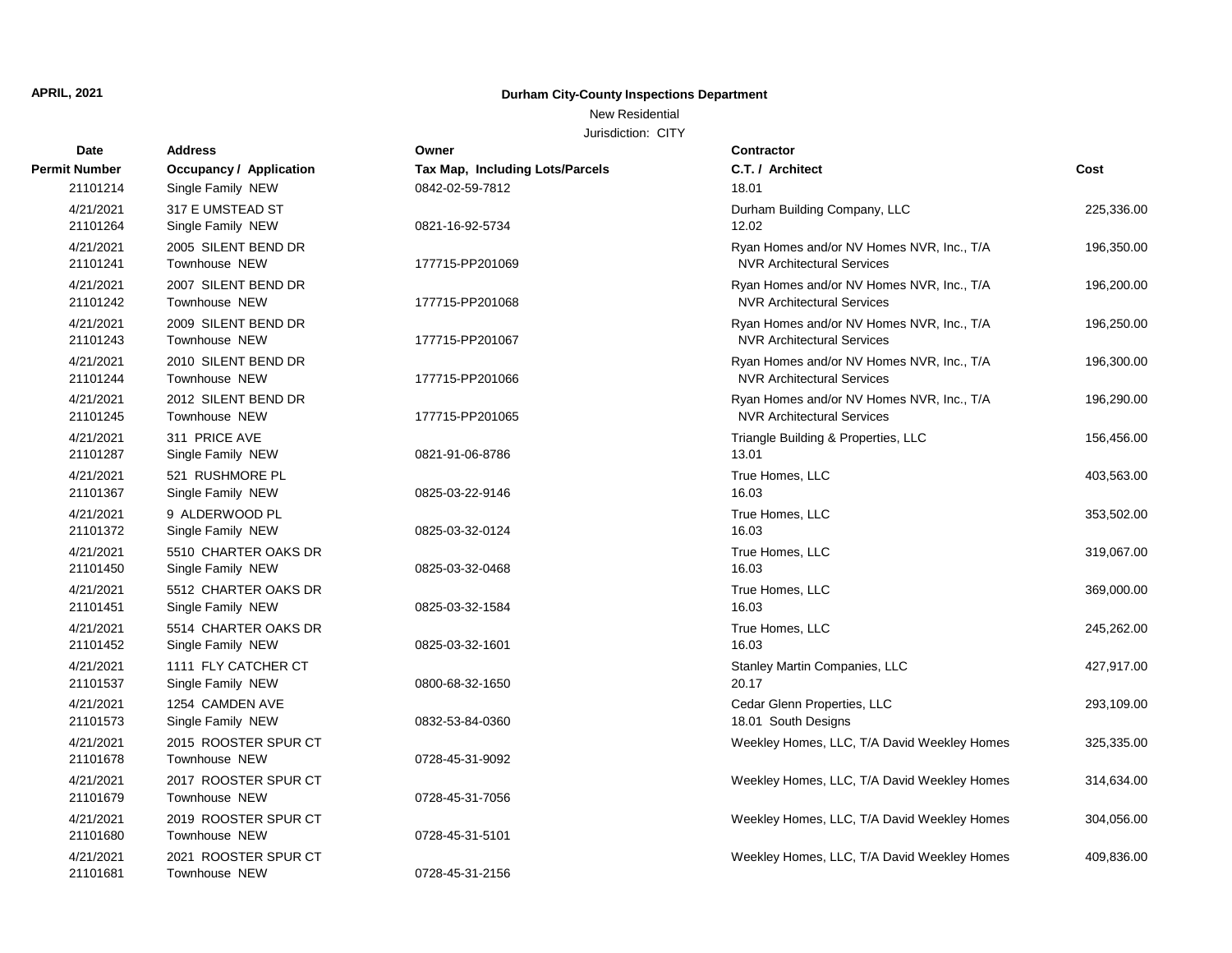New Residential

| <b>Date</b>           | <b>Address</b>                                  | Owner                                  | <b>Contractor</b>                                                             |               |
|-----------------------|-------------------------------------------------|----------------------------------------|-------------------------------------------------------------------------------|---------------|
| <b>Permit Number</b>  | <b>Occupancy / Application</b>                  | <b>Tax Map, Including Lots/Parcels</b> | C.T. / Architect                                                              | Cost          |
| 4/21/2021<br>21101682 | 2023 ROOSTER SPUR CT<br>Townhouse NEW           | 0728-45-31-0210                        | Weekley Homes, LLC, T/A David Weekley Homes                                   | 303,195.00    |
| 4/21/2021<br>21100543 | 1205 EVERGREEN ST<br>Single Family NEW          | 0831-58-70-0513                        | Design Works Construction LLC<br>10.02 Andy Takla                             | 121,000.00    |
| 4/21/2021<br>21101325 | 5505 RIPPLEBROOK RD<br>Single Family NEW        | 0825-03-22-4201                        | True Homes, LLC<br>16.03                                                      | 168,036.00    |
| 4/22/2021<br>21100963 | 2600 CROASDAILE FARM PKY<br>Residential (2) NEW | 0813-12-75-6146                        | FRANK L. BLUM CONSTRUCTION COMPANY<br>17.07                                   | 22,698,354.00 |
| 4/22/2021<br>21101477 | 113 BEACONSFIELD CT<br>Single Family NEW        | 0769-92-84-8115                        | HHHunt Homes Raleigh-Durham, LLC<br>19.00                                     | 367,524.00    |
| 4/22/2021<br>21101688 | 105 BOARSTALL CRK<br><b>Townhouse NEW</b>       | 0709-23-13-4331                        | Ryan Homes and/or NV Homes NVR, Inc., T/A<br>20.18 NVR Architectural Services | 344,892.00    |
| 4/22/2021<br>21101689 | 107 BOARSTALL CRK<br>Townhouse NEW              | 0709-23-13-1353                        | Ryan Homes and/or NV Homes NVR, Inc., T/A<br>20.18 NVR Architectural Services | 346,491.00    |
| 4/22/2021<br>21101690 | 109 BOARSTALL CRK<br>Townhouse NEW              | 0709-23-03-9334                        | Ryan Homes and/or NV Homes NVR, Inc., T/A<br>20.18 NVR Architectural Services | 292,248.00    |
| 4/22/2021<br>21101691 | 111 BOARSTALL CRK<br><b>Townhouse NEW</b>       | 0709-23-03-7315                        | Ryan Homes and/or NV Homes NVR, Inc., T/A<br>20.18 NVR Architectural Services | 348,459.00    |
| 4/22/2021<br>21101692 | 113 BOARSTALL CRK<br>Townhouse NEW              | 0709-23-03-4396                        | Ryan Homes and/or NV Homes NVR, Inc., T/A<br>20.18 NVR Architectural Services | 292,248.00    |
| 4/22/2021<br>21101693 | 115 BOARSTALL CRK<br><b>Townhouse NEW</b>       | 0709-23-03-2318                        | Ryan Homes and/or NV Homes NVR, Inc., T/A<br>20.18 NVR Architectural Services | 290,649.00    |
| 4/23/2021<br>21100658 | 2803 CANNADA AVE<br>Single Family NEW           | 0833-42-65-9620                        | Cedar Glenn Properties, LLC<br>17.09 South Designs                            | 161,622.00    |
| 4/23/2021<br>21101510 | 1004 SANDBAR LN<br>Single Family NEW            | 0860-03-10-4115                        | Lennar Carolinas, LLC<br>19.00                                                | 422,997.00    |
| 4/23/2021<br>21101717 | 1127 BRIDGEWATER DR<br>Single Family NEW        | 0833-01-49-7894                        | Ryan Homes and/or NV Homes NVR, Inc., T/A<br>17.09 NVR Architectural Services | 226,320.00    |
| 4/23/2021<br>21101841 | 1817 FARM POND TRL<br>Single Family NEW         | 0769-91-49-6963                        | HHHunt Homes Raleigh-Durham, LLC<br>19 Michael Repsher                        | 315,864.00    |
| 4/23/2021<br>21101856 | 1215 MORRISON DR<br>Single Family NEW           | 0758-03-31-4098                        | TAYLOR MORRISON OF CAROLINAS, INC.<br>20.14                                   | 298,767.00    |
| 4/23/2021<br>21101858 | 1011 PLATH DR<br>Single Family NEW              | 0758-02-08-9676                        | TAYLOR MORRISON OF CAROLINAS, INC.<br>20.28                                   | 317,955.00    |
| 4/23/2021<br>21101874 | 1009 PLATH DR<br>Single Family NEW              | 0758-02-18-4447                        | TAYLOR MORRISON OF CAROLINAS, INC.<br>20.14 BSB Design                        | 316,233.00    |
| 4/23/2021             | 1013 PLATH DR                                   |                                        | TAYLOR MORRISON OF CAROLINAS, INC.                                            | 296,676.00    |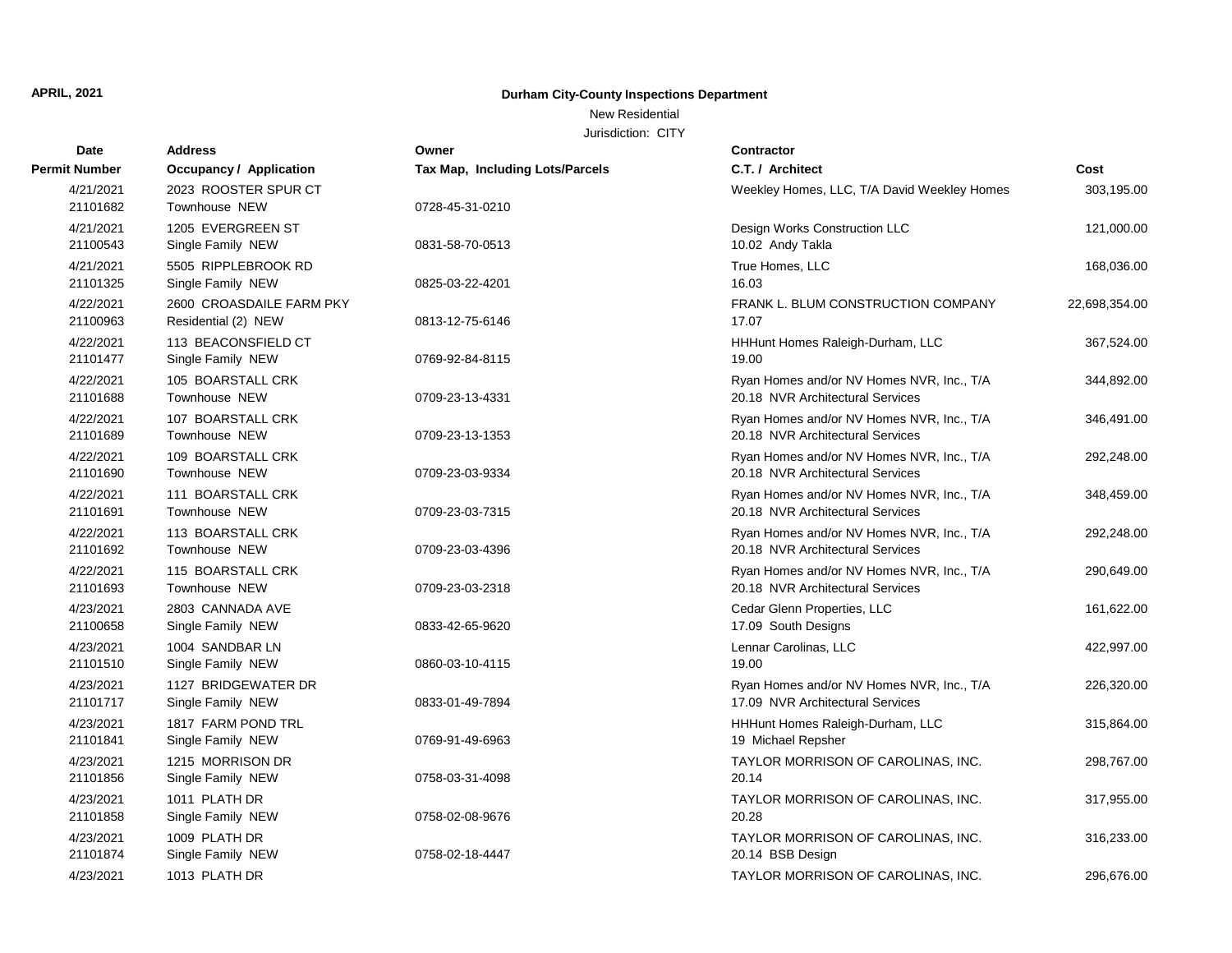#### New Residential

| <b>Date</b>           | <b>Address</b>                           | Owner                           | <b>Contractor</b>                                           |            |
|-----------------------|------------------------------------------|---------------------------------|-------------------------------------------------------------|------------|
| <b>Permit Number</b>  | <b>Occupancy / Application</b>           | Tax Map, Including Lots/Parcels | C.T. / Architect                                            | Cost       |
| 21101876              | Single Family NEW                        | 0758-02-08-5828                 | 20.14 BSB Design                                            |            |
| 4/23/2021             | 712 COLBY PL                             |                                 | Pulte Home Company, LLC                                     | 287,205.00 |
| 21101878              | Townhouse NEW                            | 0737-25-57-5205                 | 20.27                                                       |            |
| 4/23/2021             | 714 COLBY PL                             |                                 | Pulte Home Company, LLC                                     | 224,598.00 |
| 21101879              | Townhouse NEW                            | 0737-25-57-7346                 | 20.27                                                       |            |
| 4/23/2021             | 716 COLBY PL                             |                                 | Pulte Home Company, LLC                                     | 239,112.00 |
| 21101880              | Townhouse NEW                            | 0737-25-57-9446                 | 20.27                                                       |            |
| 4/23/2021             | 718 COLBY PL                             |                                 | Pulte Home Company, LLC                                     | 272,445.00 |
| 21101881              | Townhouse NEW                            | 0737-25-67-1587                 | 20.27                                                       |            |
| 4/23/2021             | 1011 MORRISON DR                         |                                 | TAYLOR MORRISON OF CAROLINAS, INC.                          | 339,480.00 |
| 21101895              | Single Family NEW                        | 0758-02-04-9094                 | 20.14                                                       |            |
| 4/23/2021             | 808 DASHWOOD DR                          |                                 | TAYLOR MORRISON OF CAROLINAS, INC.                          | 313,773.00 |
| 21101897              | Single Family NEW                        | 0748-84-89-7492                 | 20.14                                                       |            |
| 4/23/2021             | 1102 GEMFOR ST                           |                                 | Pulte Home Company, LLC                                     | 236,898.00 |
| 21101912              | Townhouse NEW                            | 0758-37-18-9958                 | 20.28                                                       |            |
| 4/23/2021             | 1104 GEMFOR ST                           |                                 | Pulte Home Company, LLC                                     | 214,758.00 |
| 21101913              | Townhouse NEW                            | 0758-37-28-2925                 | 20.28                                                       |            |
| 4/23/2021             | 1106 GEMFOR ST                           |                                 | Pulte Home Company, LLC                                     | 227,058.00 |
| 21101914              | Townhouse NEW                            | 0758-37-28-4943                 | 20.28                                                       |            |
| 4/23/2021             | 1108 GEMFOR ST                           |                                 | Pulte Home Company, LLC<br>20.28                            | 226,812.00 |
| 21101915              | Townhouse NEW                            | 0758-37-28-6991                 |                                                             |            |
| 4/23/2021<br>21100635 | 2804 CANNADA AVE<br>Single Family NEW    | 0833-42-76-8073                 | Cedar Glenn Properties, LLC<br>17.09 South Designs          | 161,622.00 |
|                       |                                          |                                 |                                                             |            |
| 4/26/2021<br>21101602 | 1238 FLYFISH AVE<br>Single Family NEW    | 0749-94-34-1913                 | Pulte Home Company, LLC<br>18.09                            | 500,118.00 |
|                       |                                          |                                 |                                                             |            |
| 4/26/2021<br>21101785 | 1110 FLY CATCHER CT<br>Single Family NEW | 0800-68-33-2218                 | Stanley Martin Companies, LLC<br>20.17 Stanley Martin Homes | 440,709.00 |
| 4/26/2021             | 1007 BENT WILLOW DR                      |                                 | Ryan Homes and/or NV Homes NVR, Inc., T/A                   | 258,915.00 |
| 21101917              | Single Family NEW                        | 0834-04-50-0160                 | 17.09 NVR Architectural Services                            |            |
| 4/26/2021             | 1123 BRIDGEWATER DR                      |                                 | Ryan Homes and/or NV Homes NVR, Inc., T/A                   | 323,859.00 |
| 21101918              | Single Family NEW                        | 0833-01-49-9804                 | 17.09 NVR Architectural Services                            |            |
| 4/26/2021             | 1270 FLYFISH AVE                         |                                 | Pulte Home Company, LLC                                     | 365,556.00 |
| 21101925              | Single Family NEW                        | 0749-94-48-8877                 | 18.09                                                       |            |
| 4/26/2021             | 1202 MONTAGUE AVE                        |                                 | Lennar Carolinas, LLC                                       | 343,662.00 |
| 21101930              | Single Family NEW                        | 0769-01-27-2998                 | 19.00                                                       |            |
| 4/26/2021             | 1204 MONTAGUE AVE                        |                                 | Lennar Carolinas, LLC                                       | 351,288.00 |
| 21101932              | Single Family NEW                        | 0769-01-28-2094                 | 19.00                                                       |            |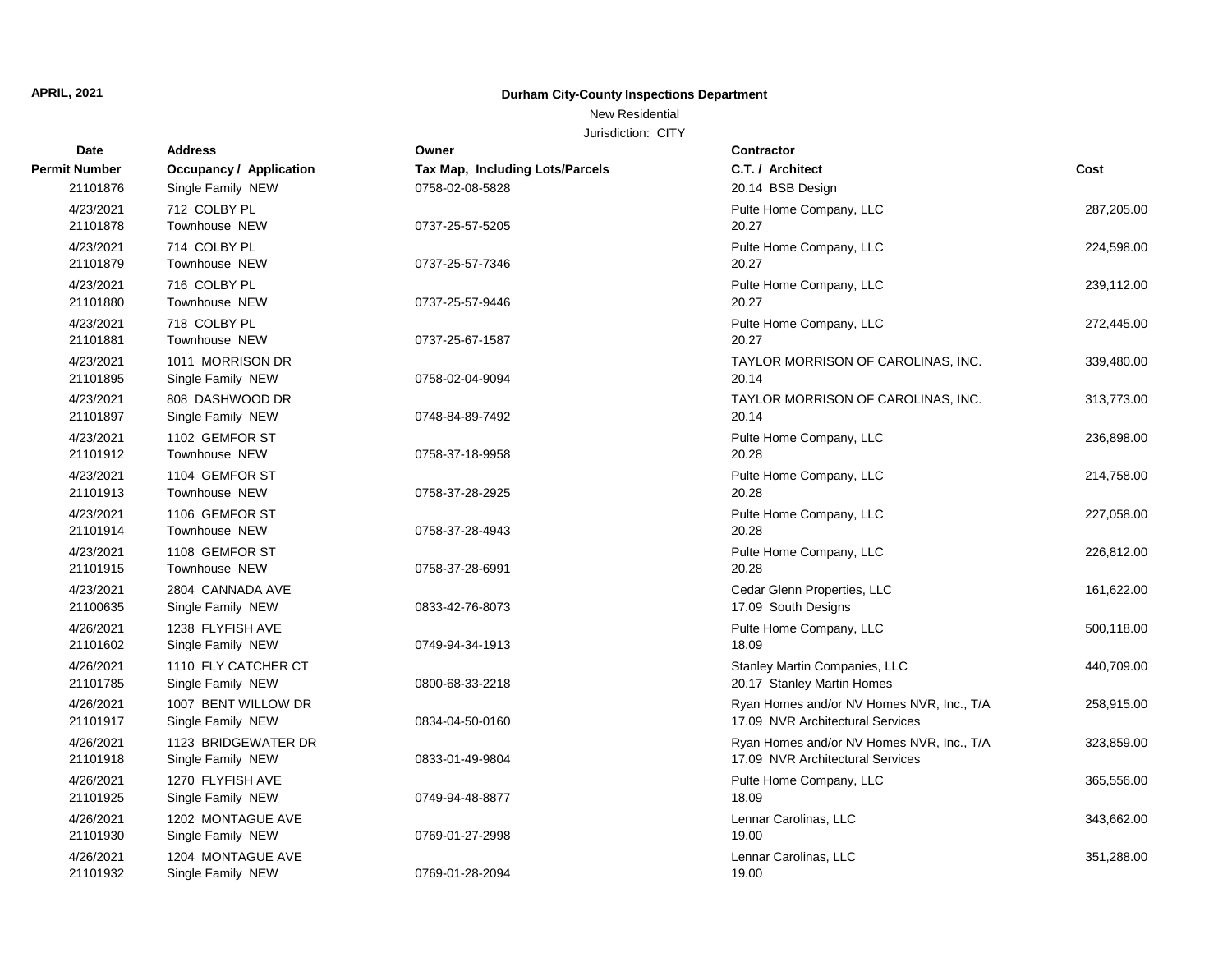New Residential

| Date                  | <b>Address</b>                         | Owner                                  | <b>Contractor</b>                                                             |            |
|-----------------------|----------------------------------------|----------------------------------------|-------------------------------------------------------------------------------|------------|
| <b>Permit Number</b>  | Occupancy / Application                | <b>Tax Map, Including Lots/Parcels</b> | C.T. / Architect                                                              | Cost       |
| 4/26/2021<br>21101933 | 1302 MONTAGUE AVE<br>Single Family NEW | 0769-01-28-3234                        | Lennar Carolinas, LLC<br>19.00                                                | 343,662.00 |
|                       |                                        |                                        |                                                                               |            |
| 4/26/2021<br>21101964 | 1519 CHEROB LN<br>Single Family NEW    | 0717-87-54-5854                        | EPCON COMMUNITIES CAROLINAS LLC<br>20.20                                      | 453,255.00 |
| 4/26/2021             | 1014 CHARISMATIC DR                    |                                        | EPCON COMMUNITIES CAROLINAS LLC                                               |            |
| 21101966              | Single Family NEW                      | 0717-88-90-6291                        | 20.20                                                                         | 349,074.00 |
| 4/26/2021             | 1319 CHEROB LN                         |                                        | EPCON COMMUNITIES CAROLINAS LLC                                               | 407,868.00 |
| 21101970              | Single Family NEW                      | 0717-98-21-7194                        | 20.20                                                                         |            |
| 4/26/2021             | 2225 MEADOWCREEK DR                    |                                        | HOMES BY DICKERSON, INC.                                                      | 414,387.00 |
| 21101871              | Single Family NEW                      | 0813-69-38-0176                        | 17.07                                                                         |            |
| 4/26/2021             | 1125 BRIDGEWATER DR                    |                                        | Ryan Homes and/or NV Homes NVR, Inc., T/A                                     | 285,729.00 |
| 21101967              | Single Family NEW                      | 0833-01-49-8844                        | 17.09                                                                         |            |
| 4/26/2021             | 313 PRICE AVE                          |                                        | Triangle Building & Properties, LLC                                           | 156,456.00 |
| 21101286              | Single Family NEW                      | 0821-91-06-9343                        | 13.01                                                                         |            |
| 4/26/2021             | 1110 FALLING ROCK PL                   |                                        | M/I HOMES OF RALEIGH LLC                                                      | 322,629.00 |
| 21101817              | Townhouse NEW                          | 0769-71-00-4651                        | 19.00                                                                         |            |
| 4/26/2021             | 1108 FALLING ROCK PL                   |                                        | M/I HOMES OF RALEIGH LLC                                                      | 273,060.00 |
| 21101816              | <b>Townhouse NEW</b>                   | 0769-71-00-4943                        | 19.00                                                                         |            |
| 4/26/2021             | 1106 FALLING ROCK PL                   |                                        | M/I HOMES OF RALEIGH LLC                                                      | 275,151.00 |
| 21101815              | Townhouse NEW                          | 0769-71-01-4165                        | 19.00                                                                         |            |
| 4/26/2021             | 1104 FALLING ROCK PL                   |                                        | M/I HOMES OF RALEIGH LLC                                                      | 273,060.00 |
| 21101814              | Townhouse NEW                          | 0769-71-01-4387                        | 19                                                                            |            |
| 4/26/2021             | 1102 FALLING ROCK PL                   |                                        | M/I HOMES OF RALEIGH LLC                                                      | 275,274.00 |
| 21101813              | Townhouse NEW                          | 0769-71-01-5509                        | 19                                                                            |            |
| 4/26/2021             | 1100 FALLING ROCK PL                   |                                        | M/I HOMES OF RALEIGH LLC                                                      | 265,803.00 |
| 21101812              | Townhouse NEW                          | 0769-71-01-5827                        | 19                                                                            |            |
| 4/26/2021<br>21101716 | 1102 BRIDGEWATER DR                    | 0834-02-50-1045                        | Ryan Homes and/or NV Homes NVR, Inc., T/A<br>17.09 NVR Architectural Services | 282,900.00 |
|                       | Single Family NEW                      |                                        |                                                                               |            |
| 4/26/2021<br>21101947 | 1019 FLYFISH AVE<br>Single Family NEW  | 0749-85-75-2677                        | Pulte Home Company, LLC<br>18.05                                              | 423,243.00 |
| 4/26/2021             | 1011 FLYFISH AVE                       |                                        | Pulte Home Company, LLC                                                       | 348,705.00 |
| 21101981              | Single Family NEW                      | 0749-85-76-2759                        | 18.05 Pulte Homes                                                             |            |
| 4/26/2021             | 1006 FLYFISH AVE                       |                                        | Pulte Home Company, LLC                                                       | 452,763.00 |
| 21102045              | Single Family NEW                      | 0749-85-56-0805                        | 18.09                                                                         |            |
| 4/27/2021             | 2700 WINTON RD                         |                                        | Redeeming Development Group, LLC                                              | 215,000.00 |
| 21101883              | Single Family NEW                      | 0810-85-32-4664                        | 20.07                                                                         |            |
| 4/30/2021             | 1262 CAMDEN AVE                        |                                        | Cedar Glenn Properties, LLC                                                   | 204,303.00 |